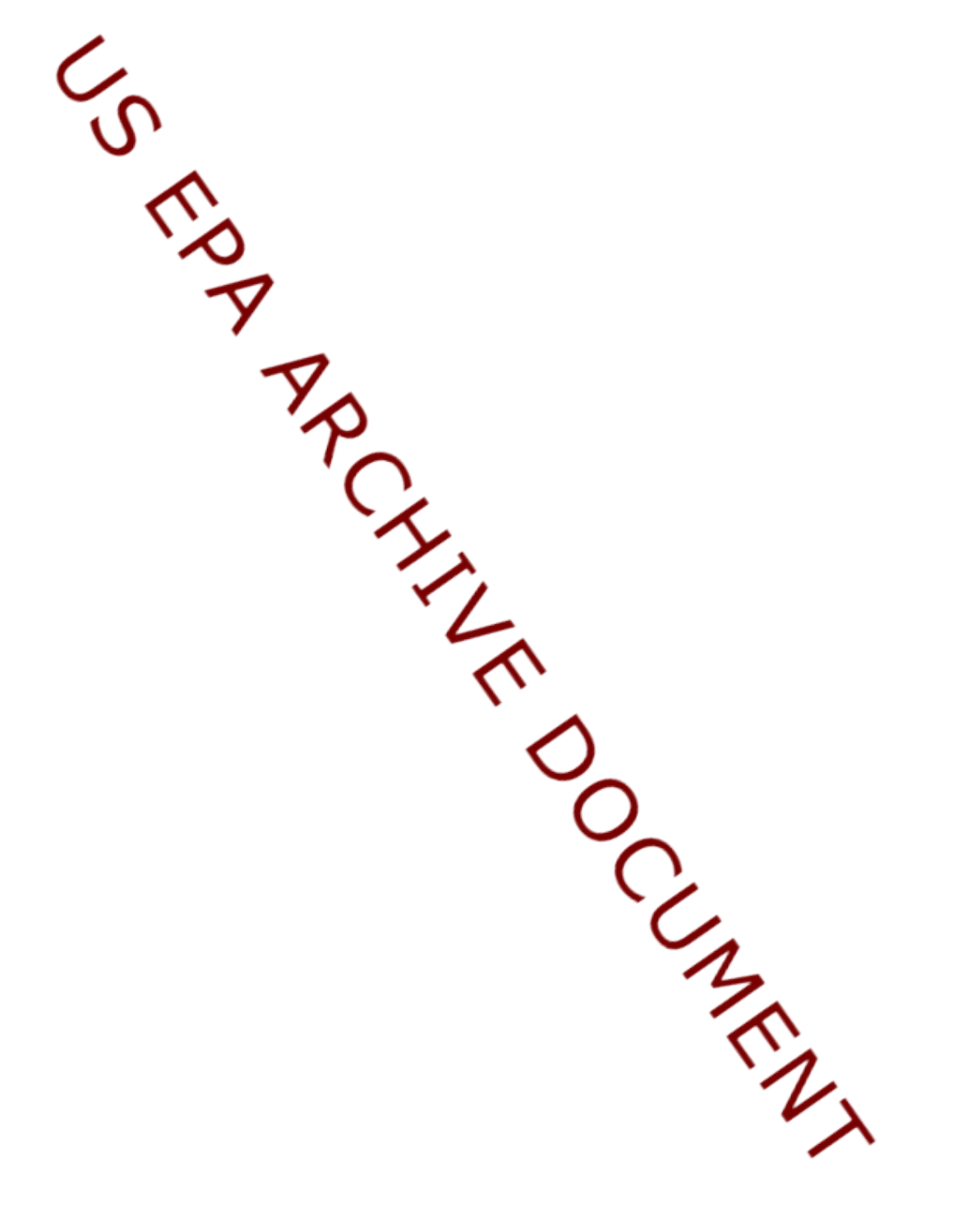## SNMOC/NMOC/ UATMP, PAMS, and HAP's Support and Associated Costs (2005 and 2006)

| Line<br><b>Item</b> |                                                                                                                                                                                                                                                                                                                                                  | Unit       | $Cost($ \$)<br><b>FY05/FY06</b> | <b>Shipping</b><br>$\left( \text{\$}\right)$ | Total $(\$)$  |
|---------------------|--------------------------------------------------------------------------------------------------------------------------------------------------------------------------------------------------------------------------------------------------------------------------------------------------------------------------------------------------|------------|---------------------------------|----------------------------------------------|---------------|
| 0001                | Speciated NMOC and NMOC Base Site Support<br>• (Base Collection frequency, 4 months, 5 days per week)<br>· Site Coordination<br>• QA/QC Program and Standards<br>• Instrument Certification and Installation<br>$\bullet$ Travel<br>• Final Data Validation, Reduction, Reporting<br>• Options must be specified at the beginning of the program | Per Site   | 10,113/10,245                   | 500/500                                      | 10,613/10,745 |
| $0001A*$            | NMOC Sample Analysis Using TO-12<br>• Canister Cleaning and Handling<br>• NMOC analysis using TO-12<br>• Monthly Data Validation, Reduction, Reporting<br>• AIRS Input<br>• Standard base program requires 96 NMOC samples total plus<br><b>Replicates and Duplicates</b>                                                                        | Per Sample | 86/87                           | 30                                           | 116/117       |
| $0001B*$            | Speciated NMOC Sample Analysis Using GC/FID<br>• Canister Cleaning and Handling<br>• Speciated NMOC Analysis using GC/FID w/MSD verfication when<br>needed<br>• Monthly Data Validation, Reduction, Reporting<br>• AIRS Input<br>• Standard base program requires 96 SNMOC samples total                                                         | Per Sample | 284/288                         | 30                                           | 314/318       |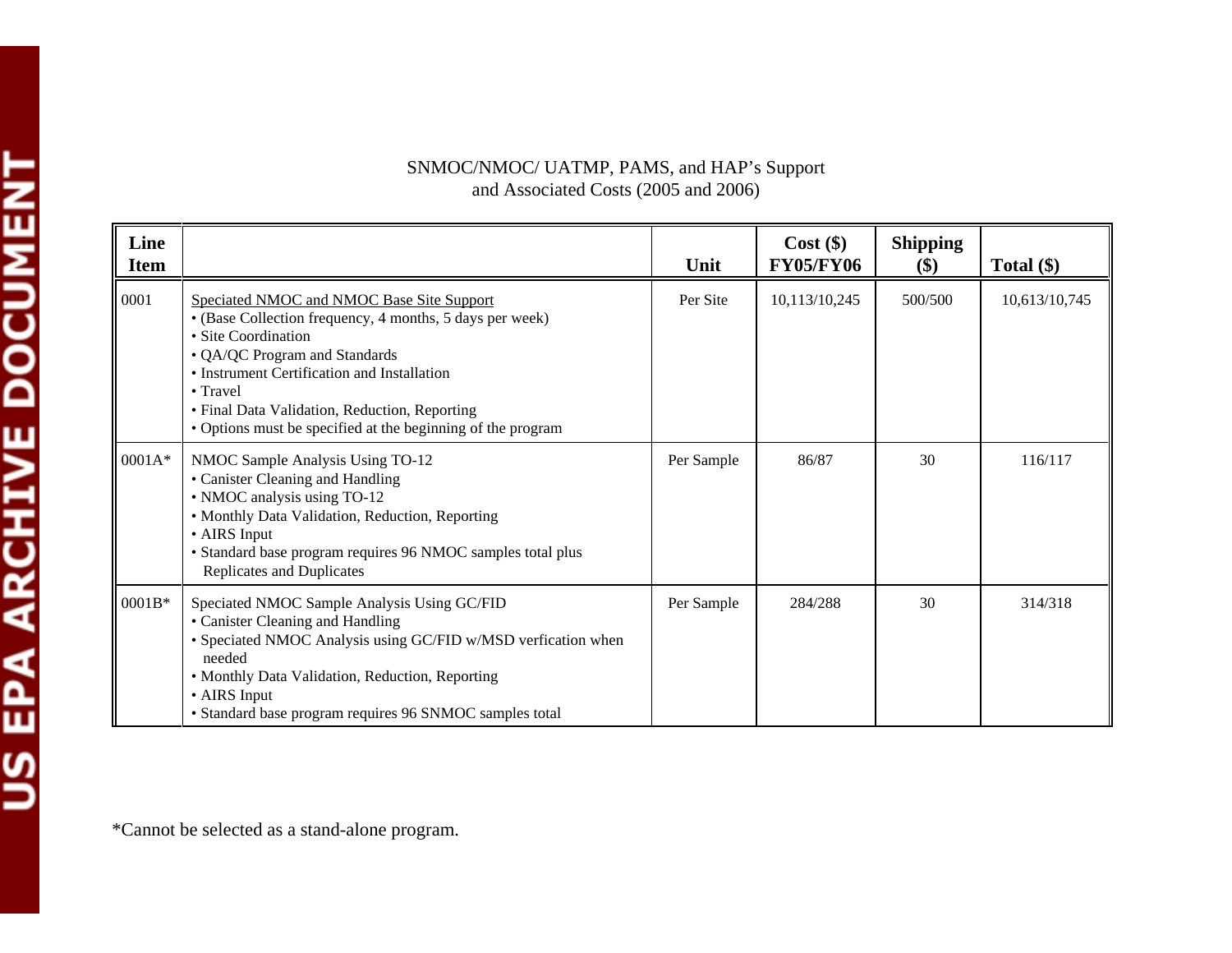| Line<br><b>Item</b> |                                                                                                                                                                                                                                                                                                                                                                                              | Unit       | $Cost$ (\$)<br><b>FY05/FY06</b> | <b>Shipping</b><br>\$) | Total $(\$)$  |
|---------------------|----------------------------------------------------------------------------------------------------------------------------------------------------------------------------------------------------------------------------------------------------------------------------------------------------------------------------------------------------------------------------------------------|------------|---------------------------------|------------------------|---------------|
| 0001C*              | Toxics Sample Analysis Using TO-15<br>• Canister Cleaning and Handling<br>• Toxics Sample Analysis Using TO-15<br>• Monthly Data Validation, Reduction, Reporting<br>• AIRS Input                                                                                                                                                                                                            | Per Sample | 353/356                         | 30                     | 383/386       |
| $0001D*$            | Carbonyl Sample Analysis Using TO-11A, including sample cartridge<br>• DNPH cartridge handling<br>• Carbonyl Analysis using TO-11A for 16 Target compounds<br>• Purchase and distribution of DNPH cartridges<br>• Monthly Data Validation, Reduction, Reporting<br>• AIRS Input                                                                                                              | Per Sample | 124/125                         | 8                      | 132/133       |
| 0001E               | Concurrent Toxics and Speciated Hydrocarbon Sample Analysis Using<br>TO-15 and GC/MS-FID<br>• Canister cleaning and handling<br>• One concurrent sample analysis with toxics analysis on the GC/MSD<br>And SNMOC on the GC/FID with MSD verification when needed<br>• Monthly Data Validation, Reduction, Reporting<br>• AIRS Input                                                          | Per Sample | 459/465                         | 30                     | 489/495       |
| 0002                | <b>UATMP</b> Base Site Support<br>• (Base program frequency is 1 year, 1 sample per 12 days)<br>• Site support (problem solving/trouble shooting)<br>• Site coordination<br>• Instrument Certification and Installation<br>$\bullet$ Travel<br>• QA/QC Program and Standards<br>• Final Data Validation, Reduction, Reporting<br>• Options must be specified at the beginning of the program | Per Site   | 15,832/16,061                   | 500                    | 16,332/16,561 |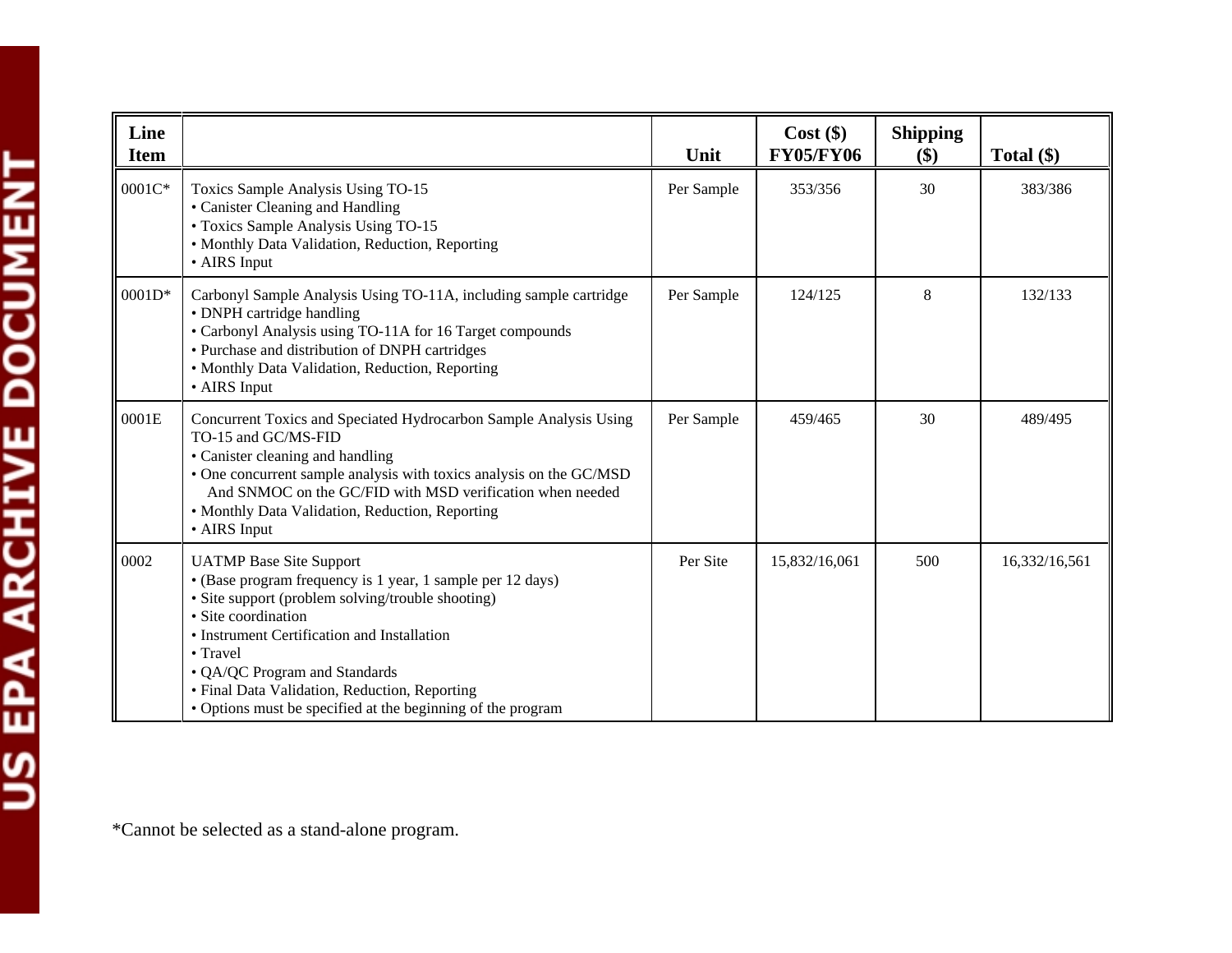| Line<br><b>Item</b> |                                                                                                                                                                                                                                                                                                                                                                                         | Unit       | $Cost($ \$)<br><b>FY05/FY06</b> | <b>Shipping</b><br>$\left( \text{\$}\right)$ | Total $(\$)$ |
|---------------------|-----------------------------------------------------------------------------------------------------------------------------------------------------------------------------------------------------------------------------------------------------------------------------------------------------------------------------------------------------------------------------------------|------------|---------------------------------|----------------------------------------------|--------------|
| 0002A*              | Toxics Sample Analysis Using TO-15<br>• Canister Cleaning and Handling<br>• Toxics Analysis using TO-15<br>· Quarterly Data Validation, Reduction, Reporting<br>• AIRS Input<br>• Typical Base Program requires at least 37 samples, replicates and<br>duplicates                                                                                                                       | Per Sample | 350/356                         | 30                                           | 380/386      |
| 0002B*              | Carbonyl Sample Analysis Using TO-11A, including sample cartridge<br>• DNPH cartridge handling<br>• Carbonyl analysis using TO-11A for 16 Target compounds<br>• Purchase and distribution of DNPH cartridges<br>• Quarterly Data Validation, Reduction, Reporting<br>• AIRS Input<br>• Typical Base Program requires at least 53 samples, replicates and<br>duplicates and field blanks | Per Sample | 125/127                         | 8                                            | 133/135      |
| 0002C*              | Speciated NMOC Sample Analysis Using GC/FID<br>• Canister Cleaning and Handling<br>• Speciated NMOC Analysis using GC/FID w/MSD verification when<br>needed<br>• Quarterly Data Validation, Reduction, Reporting<br>• AIRS Input                                                                                                                                                        | Per Sample | 283/287                         | 30                                           | 313/317      |
| $0002D*$            | Concurrent Toxics and Speciated Hydrocarbon Sample Analysis Using<br>TO-15 and TC/MS-FID<br>• Canister cleaning and handling<br>• One concurrent sample analysis with toxics analysis on the GC/MSD<br>and SNMOC on the GC/FID with MSD verification when needed<br>· Quarterly Data Validation, Reduction, Report<br>• AIRS Input                                                      | Per Sample | 459/465                         | 30                                           | 489/495      |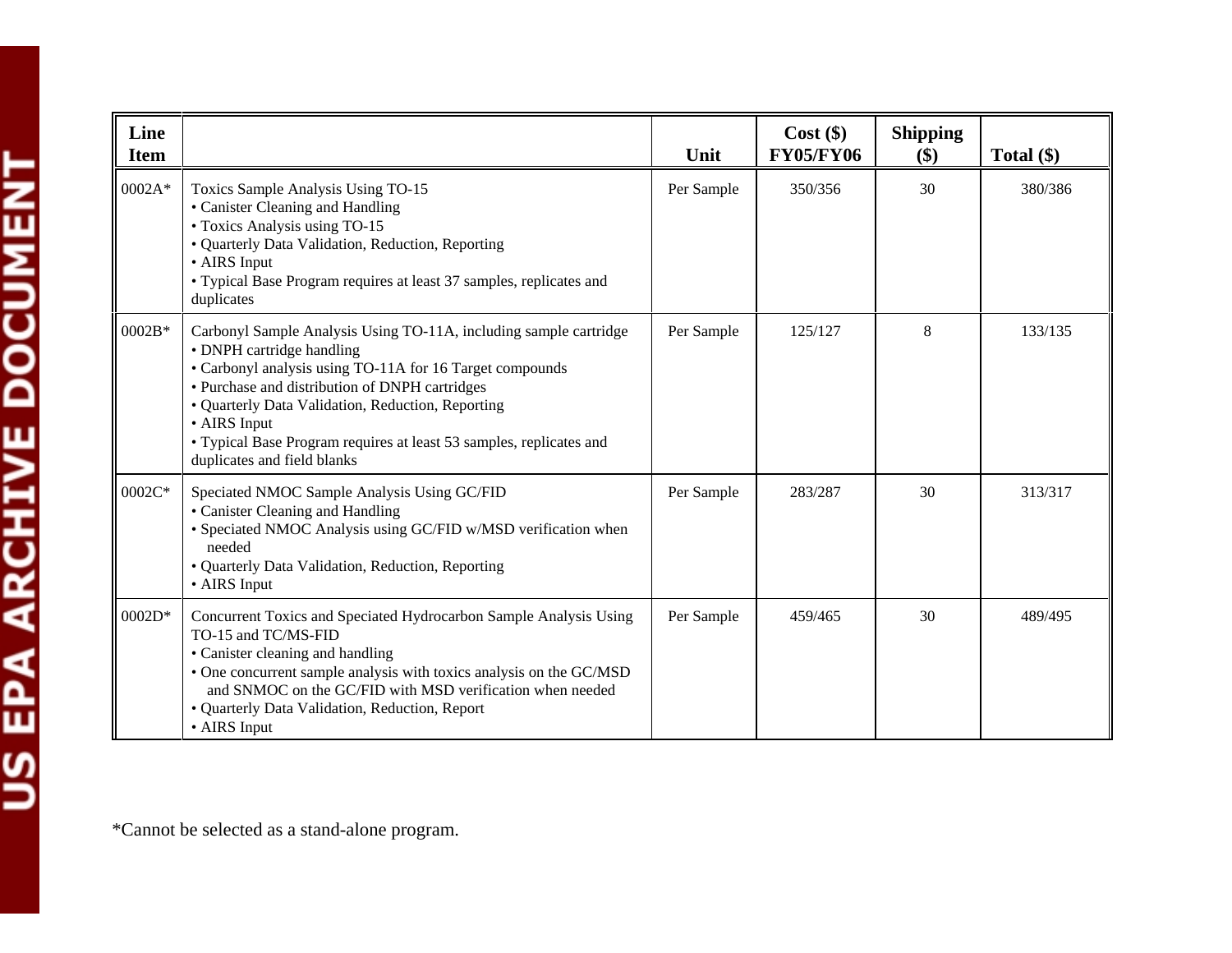| Line<br><b>Item</b> |                                                                                                                                                                                                                                                                                                                                                                                  | Unit       | $Cost$ (\$)<br><b>FY05/FY06</b> | <b>Shipping</b><br>$\left( \text{\$}\right)$ | Total $(\$)$ |
|---------------------|----------------------------------------------------------------------------------------------------------------------------------------------------------------------------------------------------------------------------------------------------------------------------------------------------------------------------------------------------------------------------------|------------|---------------------------------|----------------------------------------------|--------------|
| 0003                | Carbonyl Base Site Support<br>• (Base program frequency is 1 year, 1 sample per 12 days)<br>• Site support (problem solving/trouble shooting)<br>· Site Coordination<br>• Instrument Certification and Installation<br>• Travel<br>• QA/QC Program and Standards<br>• Final Data Validation, Reduction, Reporting<br>• Options must be specified at the beginning of the program | Per Site   | 7,602/7,689                     | 500                                          | 8,102/8,189  |
| 0003A*              | Carbonyl Sample Analysis Using TO-11A, including sample cartridge<br>• DNPH cartridge handling<br>• Carbonyl Analysis using TO-11A for 16 Target compounds<br>• 10% Replicates, Duplicates, and Blanks<br>• Purchase and distribution of DNPH cartridges<br>• Monthly Data Validation, Reduction, Reporting<br>• AIRS Input                                                      | Per Sample | 123/125                         | 8                                            | 131/133      |
| 0004                | <b>PAMS Technical Site Support</b><br>• Ian Seeley Support<br>• On-site technical assistance and consultation for PAMS VOC<br>analysis set-up and operation<br>• Options must be specified at the beginning of the program                                                                                                                                                       | Per Site   | 9,172/9,400                     | 100                                          | 9,272/9,500  |
| 0004A               | PAMS QA Support (80 hours)<br>• STI Support<br>• Technical QA Support as required<br>• Standard prep, round robin analysis support, and data validation,<br>reduction and analysis<br>• Coordinate sample sharing services<br>• Provide audit standards containing at least 8 species tested in the<br>TAD for GC analysis                                                       | Per Site   | 9,394/9,580                     | N/A                                          | 9,394/9,580  |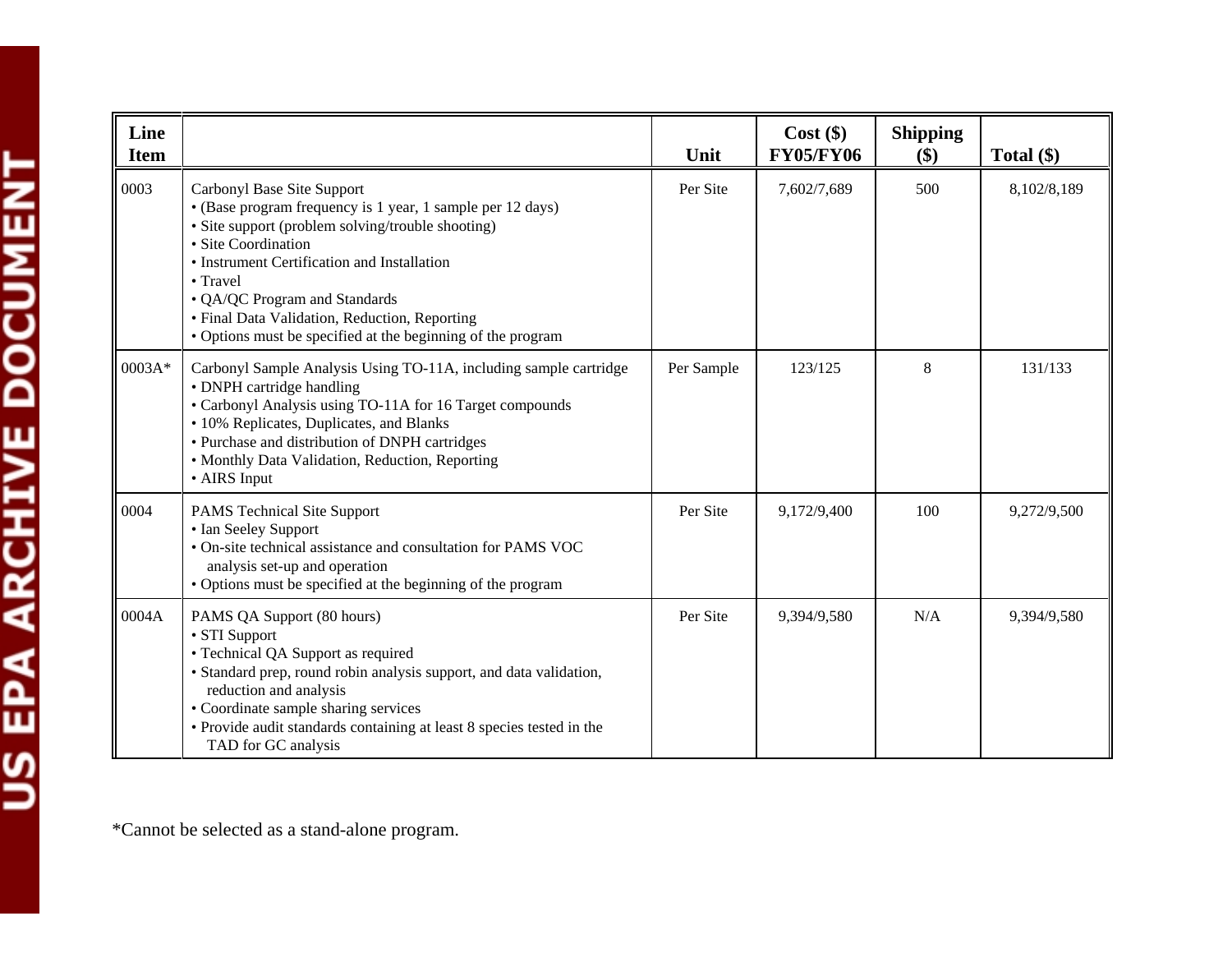| Line<br><b>Item</b> |                                                                                                                                                                                                                                                                                                                                              | Unit       | $Cost($ \$)<br><b>FY05/FY06</b> | <b>Shipping</b><br>\$) | Total $(\$)$ |
|---------------------|----------------------------------------------------------------------------------------------------------------------------------------------------------------------------------------------------------------------------------------------------------------------------------------------------------------------------------------------|------------|---------------------------------|------------------------|--------------|
| 0004B               | PAMS Canister Sample analysis following the TAD<br>• Canister cleaning and handling<br>• VOC analysis (PAMS list) using the GC/FID with MSD verification<br>when needed. Requires 10% reps and dups<br>• Monthly data validation, reduction, and reporting<br>• AIRS input                                                                   | Per Sample | 284/289                         | 30                     | 314/319      |
| 0004C               | Carbonyl Sample Analysis Using TO-11A, including sample cartridge<br>• DNPH cartridge handling<br>• Carbonyl analysis using TO-11A for 16 target compounds<br>• Typically requires 10% Reps, Dups, and Blanks<br>• Purchase and distribution of DNPH cartridge<br>• Monthly Data Validation, Reduction, Reporting<br>• AIRS Input            | Per Sample | 125/125                         | 8                      | 133/133      |
| 0004D               | Toxics Sample Analysis Using TO-15<br>• Canister cleaning and handling<br>• Toxics analysis using TO-15<br>· Monthly Data Validation, Reduction, Reporting<br>• AIRS Input                                                                                                                                                                   | Per Sample | 354/360                         | 30                     | 384/390      |
| 0004E               | Concurrent Toxics and Speciated Hydrocarbon Sample Analysis Using<br>TO-15 and GC/MS-FID<br>• Canister Cleaning and Handling<br>• one concurrent sample analysis with toxics analysis on the GC/MSD<br>and SNMOC analysis on the GC/FID w/MSD verification when<br>needed<br>• Monthly Data Validation, Reduction, Reporting<br>• AIRS Input | Per Sample | 458/465                         | 30                     | 488/495      |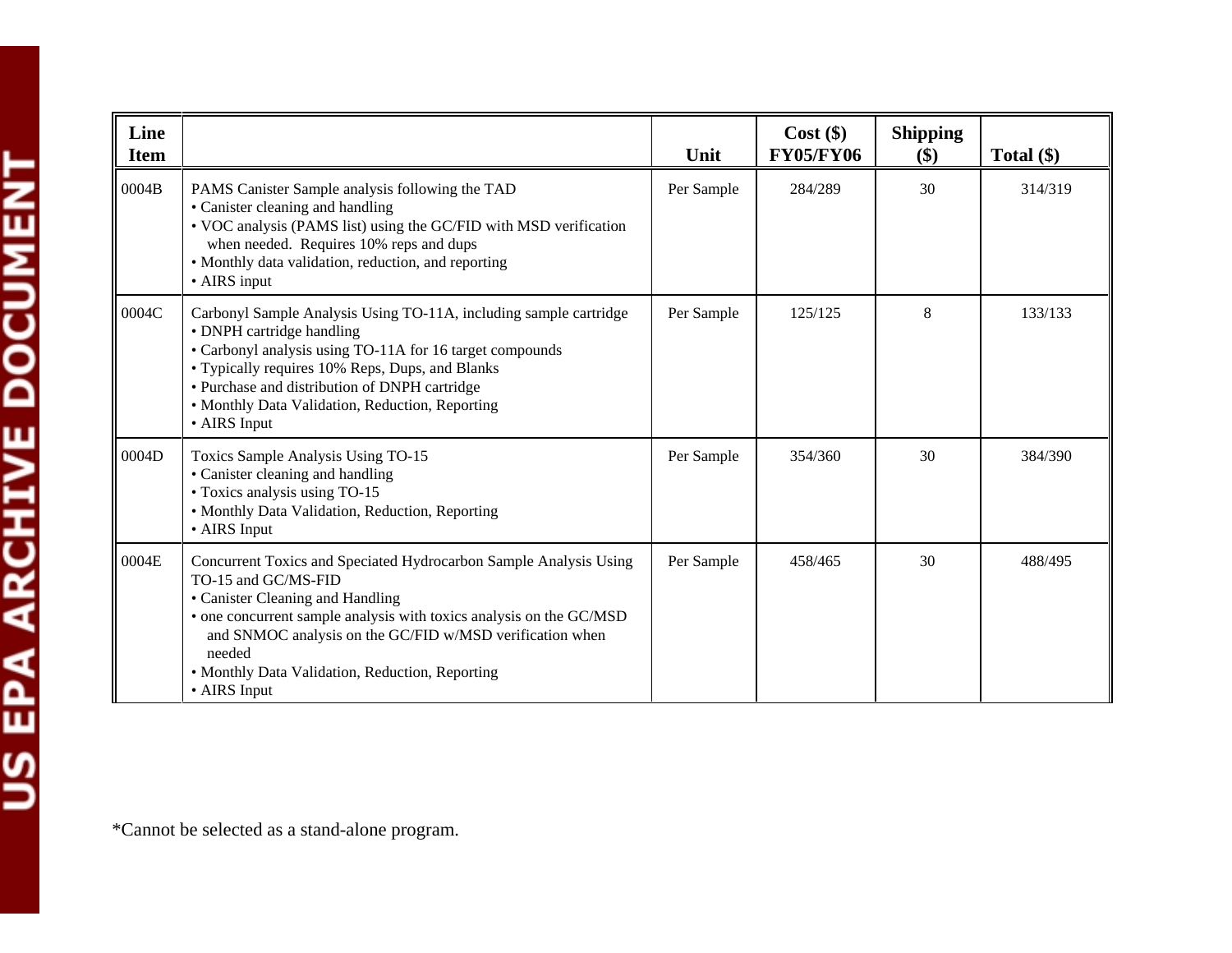| Line<br><b>Item</b> |                                                                                                                                                                                                                                                                                                                                                                                                                                                                                                                                                                                                                                                                                                                                                                                                                                                                                                                                                                                                                                                                                                                                                                                                                                               | Unit                                                                                                                                                                                                      | $Cost$ (\$)<br><b>FY05/FY06</b>                                                                                                                              | <b>Shipping</b><br>$($)$                                                                | Total $(\$)$                                                                                                                                                 |
|---------------------|-----------------------------------------------------------------------------------------------------------------------------------------------------------------------------------------------------------------------------------------------------------------------------------------------------------------------------------------------------------------------------------------------------------------------------------------------------------------------------------------------------------------------------------------------------------------------------------------------------------------------------------------------------------------------------------------------------------------------------------------------------------------------------------------------------------------------------------------------------------------------------------------------------------------------------------------------------------------------------------------------------------------------------------------------------------------------------------------------------------------------------------------------------------------------------------------------------------------------------------------------|-----------------------------------------------------------------------------------------------------------------------------------------------------------------------------------------------------------|--------------------------------------------------------------------------------------------------------------------------------------------------------------|-----------------------------------------------------------------------------------------|--------------------------------------------------------------------------------------------------------------------------------------------------------------|
| 0005                | Hazardous Air Pollutants Support (HAPS)<br>- Category I only costs (TO-15)<br>- Category II only costs (TO-11A)<br>Category III costs<br>- Phosgene<br>- Bis(2-chloroethyl)ether & Bis(2-ethylhexyl)phthalate-(include with<br>semi volatiles)<br>- 2,3,7,8 Tetrachlorodibenzo-p-dioxin (includes management fee)<br>- Ethylene Oxide<br>- Hydrazine<br>- Hydrocyanic Acid<br>- Carbon Disulfide<br>- Category IV only costs (semi volatiles by 8270)<br>- Category V only costs (metals by ICP/MS)<br>- Hexavalent Chromium (California Method 049)<br>- Acrolein monitor & sample analyses using DNSH-cartridge cartridge<br>sampling (methods as described in "Development of the Personal<br>Aldehydes and Ketones Sampler Based Upon DNSH Derivatization on<br>Solid Sorbent")<br>- Samples can be ordered individually; however, the minimum order for<br>the combination is 90 samples.<br>• All sample collection activities and associated equipment are to be<br>provided by the participants<br>• Sample analysis only<br>• Monthly Data Validation, Reduction, and Reporting<br>• A monthly final letter report will present the HAPS data in a<br>validatable format but not in the Contract Laboratory Program<br>(CLP) format. | Per Bulk<br>support<br>Per Sample<br>Per Sample<br>Per Sample<br>Per Sample<br>Per Sample<br>Per Sample<br>Per Sample<br>Per Sample<br>Per Sample<br>Per Sample<br>Per Sample<br>Per Sample<br>Per Sample | 34,658/35,443<br>354/360<br>124/125<br>156/159<br>456/463<br>509/528<br>212/218<br>224/228<br>193/194<br>220/222<br>461/470<br>220/229<br>170/173<br>261/268 | 1,000<br>30<br>8<br>8<br>30<br>30<br>8<br>$\,8\,$<br>8<br>8<br>30<br>$\,8\,$<br>8<br>30 | 35,658/36,443<br>384/390<br>132/133<br>164/167<br>486/493<br>539/558<br>220/226<br>232/236<br>201/202<br>228/230<br>491/500<br>228/237<br>178/181<br>291/298 |
|                     |                                                                                                                                                                                                                                                                                                                                                                                                                                                                                                                                                                                                                                                                                                                                                                                                                                                                                                                                                                                                                                                                                                                                                                                                                                               | Per Site                                                                                                                                                                                                  | 6,216                                                                                                                                                        | 500                                                                                     | 6,716                                                                                                                                                        |